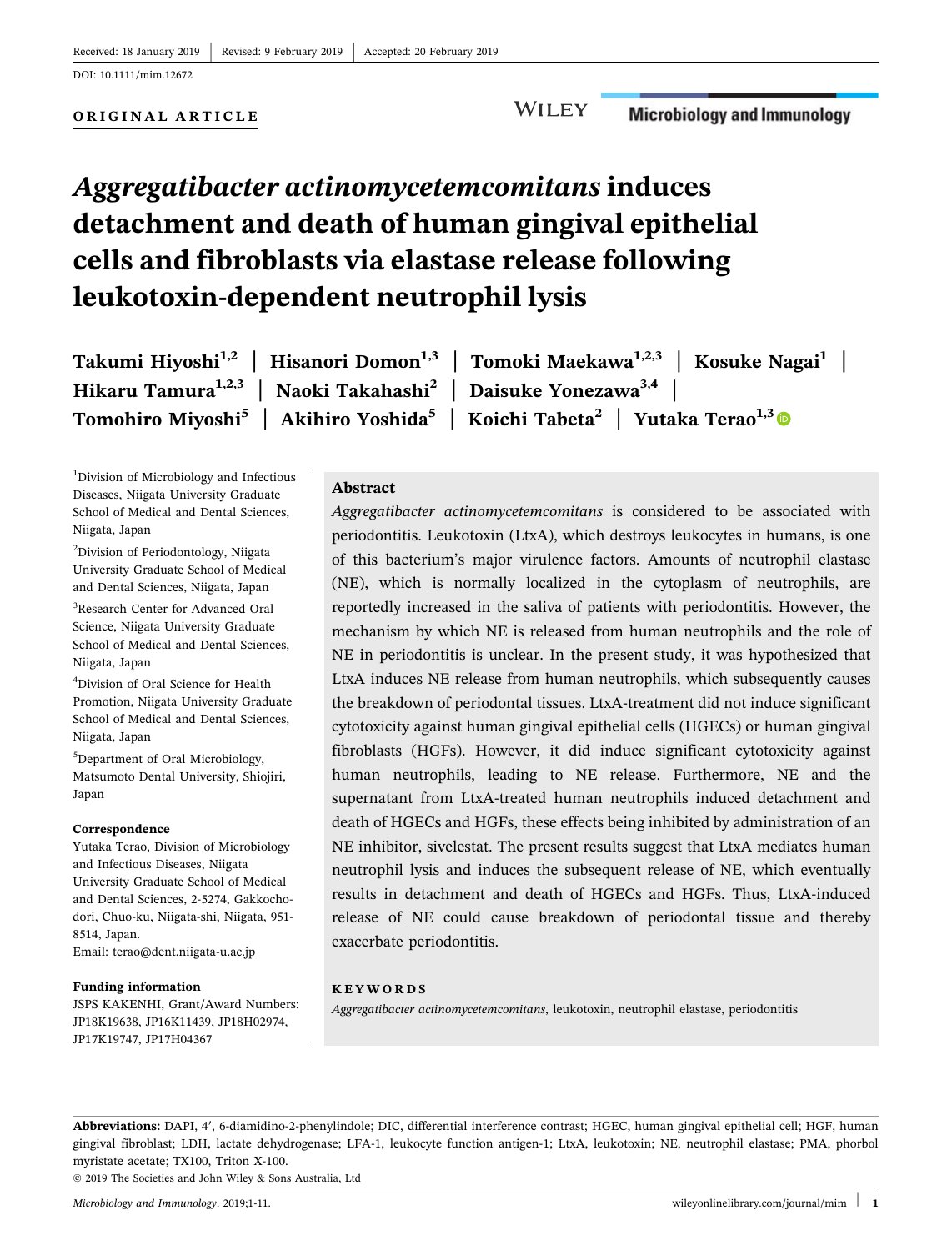## 1 | INTRODUCTION 2 | WILEY- Microbiology and Immunology | HIYOSHI ET AL.

Aggregatibacter actinomycetemcomitans is a gram‐negative, facultatively anaerobic, non‐motile, and non‐sporing bacterium. It has been shown that A. actinomycetemcomitans is associated with periodontitis, which often causes rapid bone and tissue destruction and, ultimately, loss of teeth.<sup>1</sup> A. actinomycetemcomitans produces several virulence factors, including adherence proteins, biofilm polysaccharides, LPS, cytolethal distending toxin and LtxA. $^2$  The primary role of LtxA is avoidance of the immune system. LtxA specifically targets LFA‐1 on human leukocytes, causing cell death. $3$  Leukocytes infiltrating periodontal pockets in response to periodontal disease are killed by LtxA.<sup>4</sup> However, few studies have found that LtxA induces cytotoxicity against human periodontal tissue. Thus, LtxA has the potential to injure periodontal tissues indirectly, the mechanisms currently being unknown.

Neutrophils are the main type of immune cell in adult human blood and the primary mediators of inflammatory responses against invading microorganisms.<sup>5</sup> Circulating neutrophils migrate to peripheral tissues, such as the skin, gut, lungs and periodontal tissue, in response to infection and/or inflammation. $6,7$  Indeed, it has previously been reported that the majority of leukocytes recruited into periodontal pockets are neutrophils.<sup>8</sup> Neutrophils bind to and ingest invading microorganisms at sites of infection through a process known as phagocytosis, which is followed by sequential execution of microbicidal processes. The antimicrobial activity of neutrophils is mediated by granules containing antimicrobial peptides, proteins and serine protease.<sup>9</sup>

Neutrophil serine proteases, including NE, are intracellular enzymes that play roles in inflammation, immune responses and coagulation, thus acting as a host defense mechanism.10–<sup>12</sup> Intracellular NE reported directly kills microbes and inactivates bacterial toxins in neutrophils. $^{13}$  In experimental gingivitis, there are high NE concentrations in the gingival crevicular fluid and removal of dental plaque decreases these concentrations.<sup>14</sup> Extracellular NE can work as a host defensive and tissue destructive factor.<sup>15</sup> In a previous study, we found that NE release from neutrophils induces alveolar epithelial cell death and disruption of pulmonary immune defense, thereby causing tissue injury. $16,17$ Altman et al. have also reported that supernatant from PMA‐treated neutrophils causes cytotoxicity and detachment of HGECs.<sup>18</sup> In addition, long-term observation of adults with periodontitis undergoing supportive periodontal therapy has revealed a positive correlation between NE in gingival crevicular fluid and clinical detachment.<sup>19</sup> However, the underlying mechanisms by which neutrophils release NE in response to periodontopathic bacteria remain elusive.

In this study, we hypothesized that LtxA induces neutrophil cell death and subsequent release of NE, which eventually damages the periodontal tissue. To investigate our hypothesis, we examined the cytotoxicity of LtxA against primary isolated human neutrophils and investigated whether LtxA induces NE release. In addition, we evaluated the cytotoxicity of NE and supernatant from LtxA‐treated human neutrophils against HGECs and HGFs.

### 2 | MATERIAL AND METHODS

#### 2.1 | Cell lines and growth conditions

HGEC line Ca9‐22 (JCRB0625) was obtained from Riken Cell Bank (Ibaraki, Japan). Primary HGFs (ATCC PCS‐ 201‐018) were obtained from Summit Pharmaceuticals International (Tokyo, Japan). HGECs and HGFs were grown in minimum essential medium (MEM) and Dulbecco's modified Eagle's medium (DMEM) (Wako Pure Chemical Industries, Osaka, Japan), respectively. Both media were supplemented with 10% FBS (Japan Bio Serum, Hiroshima, Japan), 100 U/mL penicillin and 100 μg/mL streptomycin (Wako Pure Chemical Industries). All cells were incubated at 37 °C in the presence of 95% air and 5%  $CO<sub>2</sub>$ .

#### 2.2 | Purification of LtxA

A. actinomycetemcomitans strain HK1651 was cultured anaerobically in 2x YT medium for 24 hours. Ammonium sulfate solution was added to the supernatant to purify proteins. The pellets were lysed in a buffer containing 20 mM Tris‐HCl (pH 7.5) and 150 mM NaCl and dialyzed using a buffer containing 20 mM Tris‐HCl (pH 7.5),  $250$  mM NaCl and  $0.2$  mM CaCl<sub>2</sub>. The dialyzed samples were then applied to a Sephadex G‐200 column (General Electric, Boston, MA) pre‐equilibrated with a buffer containing 20 mM Tris‐HCl (pH 7.5), 500 mM NaCl and  $0.2 \text{ mM }$  CaCl<sub>2</sub>. The protein fraction (LtxA) was concentrated using Amicon Ultra (Merck, Kenilworth, NJ). There was 4 ng of LPS in 1 μg of LtxA, as detected with an LPS‐detection kit (GenScript, Piscataway Township, NJ).

#### 2.3 | Isolation of human neutrophils

Heparinized blood was obtained from four healthy donors and neutrophils isolated by centrifugation of whole blood in the presence of Polymorphprep (Axis Shield, Dundee, UK) according to the manufacturer's instructions. Briefly, whole blood was layered onto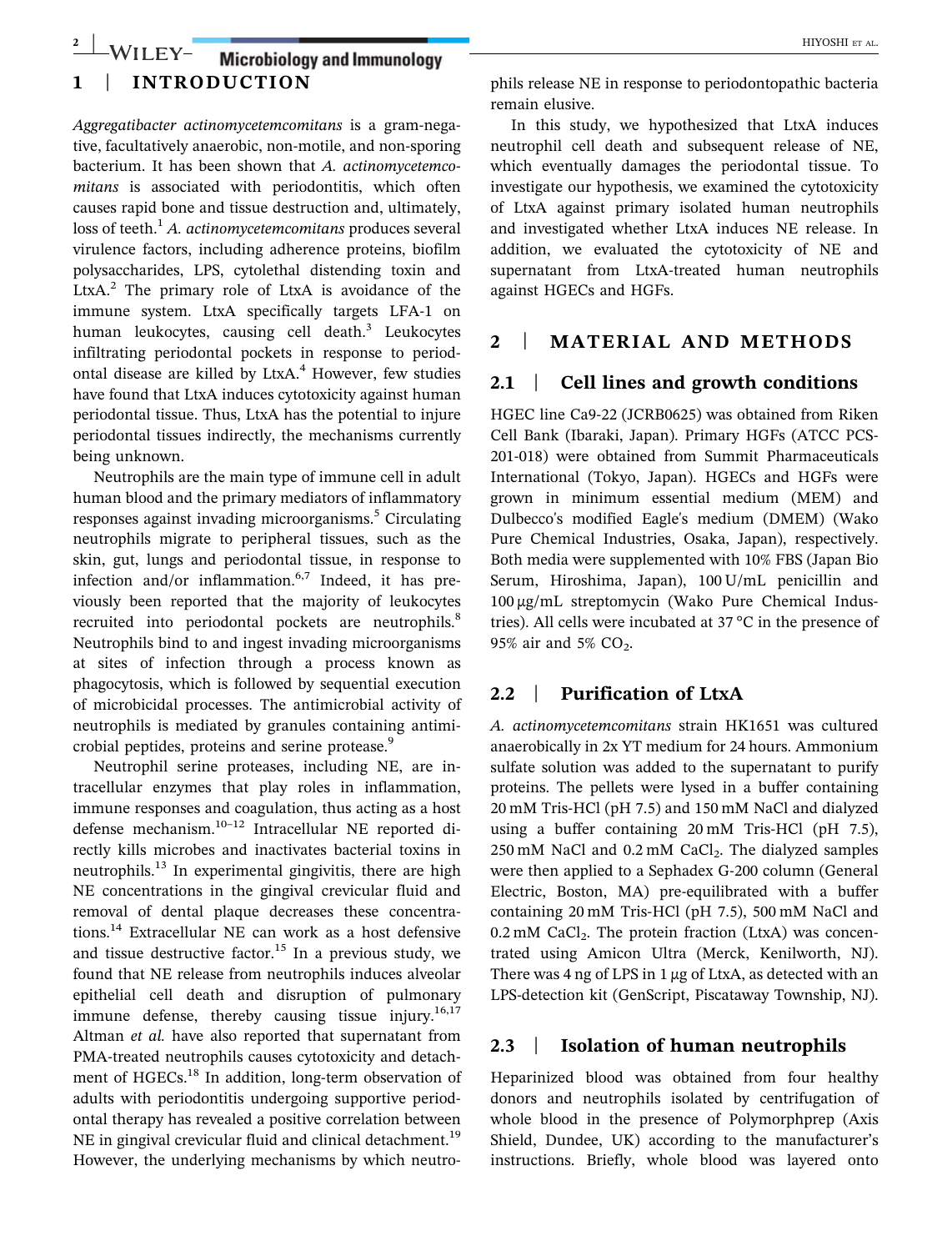Polymorphprep in a ratio of 1:1 and centrifuged at 500 g for 30 mins. Layers containing neutrophils were carefully collected and residual red blood cells lysed by ACK Lysing Buffer (Lonza, Basel, Switzerland). Human neutrophils were counted using a hemocytometer and used for subsequent experiments. The experimental protocol was approved by the Institutional Review Board of Niigata University and the experiments were carried out in accordance with the approved guidelines. Informed consent was obtained from all donors prior to their inclusion in this study (permit  $# 25-R9-07-13$ ).

#### 2.4 | Cytotoxicity assay

Human neutrophils  $(2 \times 10^5 \text{ cells}/100 \,\mu\text{L})$ , HGECs  $(1 \times 10^5 \text{ s})$ cells/100  $\mu$ L) and HGFs ( $5 \times 10^4$  cells/100  $\mu$ L) were cultured in a suitable culture medium, as indicated above. For DIC image analysis, cells seeded onto glass bottom plates were treated with either LtxA (50 fg/cell) or NE (100 mU/mL; Innovative Research, Novi, MI, USA), diluted by the appropriate culture medium, for 3 hrs. The resultant samples were examined under a confocal laser-scanning microscope (Carl Zeiss, Jena, Germany). For the LDH‐ cytotoxicity assay, cells seeded onto a 96‐well plate (Becton Dickinson, Franklin Lakes, NJ) were treated with various concentrations of LtxA (25–500 fg/cell) or LPS (0.4 ng/mL) or Triton X‐100 (TX100; 0.2%), diluted in the appropriate culture medium, for 3 hrs, followed by cytotoxicity analysis using an LDH‐cytotoxicity test (Wako Pure Chemical Industries). TX100 was used as a positive control. LPS of Escherichia coli strain O111:B4 was purchased from Sigma‐ Aldrich (Saint Louis, MO, USA), the concentration being equivalent in LtxA (500 fg/cell). For the cell viability assay, human neutrophils  $(2 \times 10^5 \text{ cells}/100 \mu\text{L})$  were treated with LtxA (50 fg/cell) for 3 hrs. HGECs  $(1 \times 10^5 \text{ cells}/100 \,\mu\text{L})$ and HGFs  $(5 \times 10^4 \text{ cells}/100 \,\mu\text{L})$  were treated with NE (100 mU/mL) or the supernatant obtained from LtxA‐ treated human neutrophils for 1 hr in the presence or absence of an NE inhibitor (sivelestat; ONO‐5046, N‐[2‐[4‐(2,2‐dimethylpropionyloxy)phenylsulfonylamino] benzoyl]aminoacetic acid; Ono Pharmaceutical, Osaka, Japan). The cells were stained with Hoechst 33342 and ethidium homodimer III (Apoptotic/Necrotic/Healthy Cells Detection Kit; PromoCell, Heidelberg, Germany) and visualized under a confocal laser‐scanning microscope (Carl Zeiss).

## 2.5 | Immunofluorescence analysis

To analyze the localization of NE, human neutrophils  $(2 \times 10^5 \text{ cells}/100 \,\mu\text{L})$  were treated with LtxA (50 fg/cell) for 3 hrs and fixed using 4% paraformaldehyde for 10 mins at room temperature followed by incubation of

HIYOSHI ET AL. **Microbiology and Immunology**  $-WILEY$ <sup>3</sup>

the cells in a blocking solution (Thermo Fisher Scientific, Waltham, MA) for 30 mins. The samples were then stained with rabbit anti-NE antibody (Abcam, Cambridge, UK) in the blocking solution. After overnight incubation at 4°C, secondary AlexaFluor 594‐conjugated goat anti‐rabbit IgG antibody (Thermo Fisher Scientific) was added, followed by 2‐hr incubation in the dark. For LFA‐1 detection, human neutrophils  $(2 \times 10^5 \text{ cells}/100 \,\mu\text{L})$ , HGECs  $(1 \times 10^5 \text{ cells}/100 \,\mu\text{L})$  and HGFs  $(5 \times 10^4 \text{ cells}/100 \,\mu\text{L})$  were fixed using 4% paraformaldehyde. The cells were incubated with mouse anti‐human CD11+CD18 primary antibody (Abcam) followed by secondary AlexaFluor 488‐conjugated goat anti-mouse IgG antibody (Thermo Fisher Scientific). The samples were then washed with PBS and treated with 4',6‐diamidino‐2‐phenylindole (DAPI). The samples were then examined under a confocal laser-scanning microscope (Carl Zeiss).

## 2.6 | NE activity assay

Human neutrophils  $(2 \times 10^6 \text{ cells}/200 \mu\text{L})$  were cultured in serum‐free RPMI‐1640 medium, after which they were exposed to LtxA (25–50 fg/cell), LPS (0.4 ng/mL) or PMA (40 nM) for 3 hrs. PMA was used as a positive control. The LPS concentration was equivalent in LtxA (50 fg/cell). NE activity in the culture supernatant was evaluated using an elastase activity assay kit (Cayman Chemical, Ann Arbor, MI, USA), according to manufacturer's instructions.

### 2.7 | Cytotoxicity of the supernatant obtained from LtxA‐treated human neutrophils

Human neutrophils  $(2 \times 10^6 \text{ cells}/200 \mu\text{L})$  were treated with LtxA (50 fg/cell) for 3 hrs and supernatants collected by centrifugation at 500 g for 10 mins. HGECs  $(1 \times 10^5$ /100  $\mu$ L) and HGFs (5 × 10<sup>4</sup> cells/100  $\mu$ L) were cultured in the collected supernatant for 3 hrs, followed by DIC image analysis and cell viability assay.

## 2.8 Transcription analysis of CD11a and CD18

RNA was extracted from cell lysates using TRI Reagent (Molecular Research Center, Cincinnati, OH, USA) and quantified by spectrometry at 260 and 280 nm. The RNA was reverse transcribed using a SuperScript VILO Master Mix (Thermo Fisher Scientific). The PCR cycling conditions were 94°C for 5 mins followed by 35 cycles of 94°C for 1 min, 62°C for 1 min, 72°C for 1 min and finally at 60°C for 10 min. The internal fragments of the CD11a, CD18, and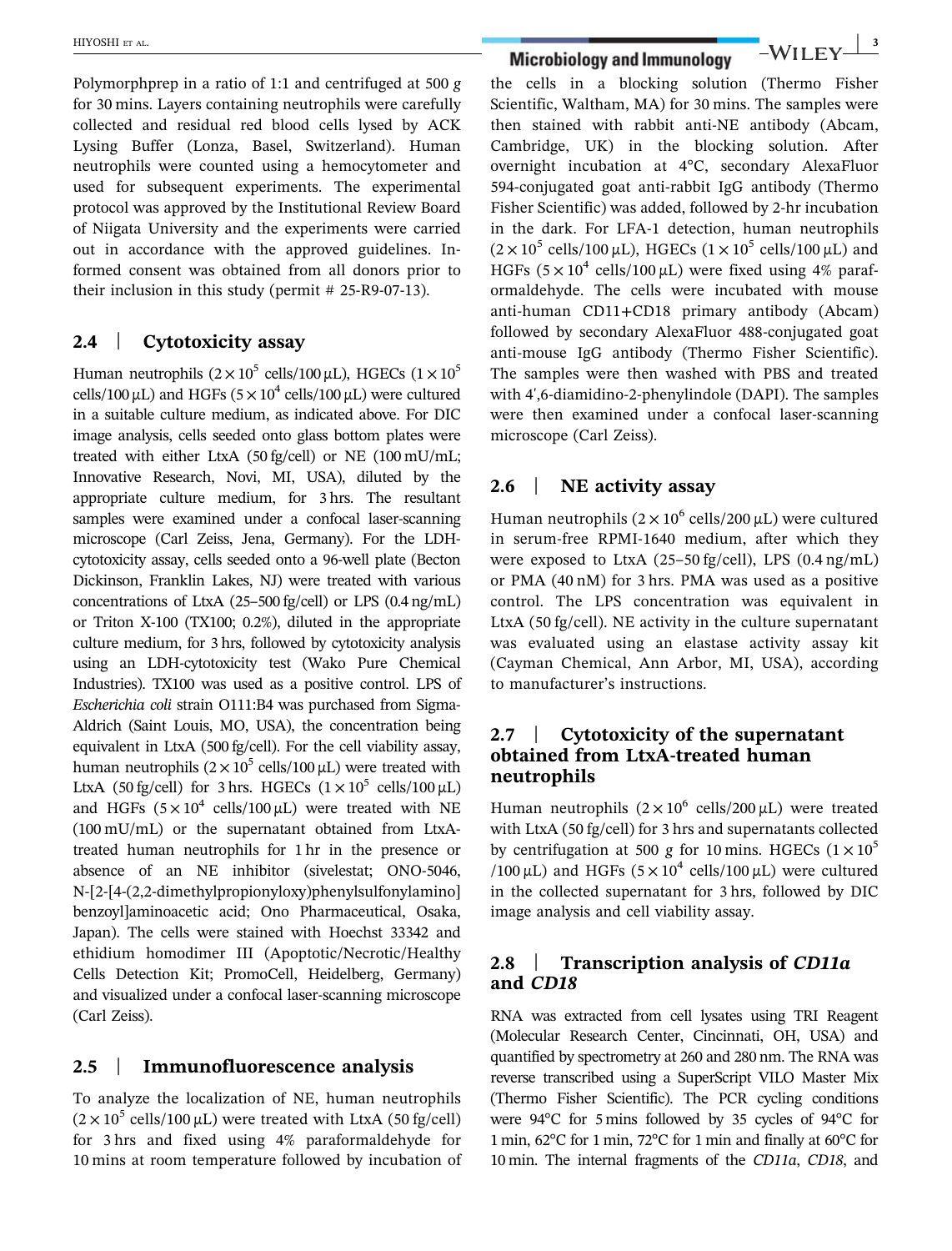# 4 WILEY-Microbiology and Immunology **Account 2018**

GAPDH genes were amplified using 5′‐CACATCTTTC ACACTTCCACCA‐3′ and 5′‐AGCCTTTAC CCTCACAG TTCACT‐3′; 5′‐AGGCTCTGATCCACCTGAGC‐3′ and 5′‐TCACCAACCTCAAGCCCTCC‐3′; and 5′‐GATGACATC AAGAAGGTGGTG‐3′ and 5′‐GCTGTAGCCAAATTCGT TGTC‐3′ primers, respectively.

## 2.9 | Statistical analysis

Data were analyzed by ANOVA with either the Dunnett multiple-comparisons test or Student's  $t$ -test using Graph Pad Prism Software version 7.03 (GraphPad Software, La Jolla, CA, USA).

## 3 | RESULTS

#### 3.1 | Cytotoxicity of LtxA against HGECs and HGFs

We investigated whether LtxA induces cytotoxicity against HGECs and HGFs. Figure 1A,B show that LtxA treatment did not induce any morphological changes in either HGECs or HGFs compared with untreated cells. In addition, LtxA treatment did not induce release of LDH in either HGECs or HGFs at concentrations of 25–500 fg/cell (Figure 1C,D). These findings suggest that LtxA does not induce cytotoxicity at concentrations of up to 500 fg/cell against either HGECs or HGFs.

## 3.2 | Cytotoxicity of LtxA against human neutrophils

Amounts of NE are reportedly greater in severe periodontitis than in chronic periodontitis.<sup>20</sup> Thus, we hypothesized that A. actinomycetemcomitans destroys human neutrophils by LtxA and induces NE release in periodontal tissue. To investigate this possibility, we investigated whether LtxA demonstrates cytotoxicity against human neutrophils. As shown in Figure 2A, LtxA induced cell lysis in isolated primary human neutrophils. A cell viability assay also showed that LtxA caused death of neutrophils (Figure 2B). Furthermore, LtxA‐treated human neutrophils exhibited significant release of LDH in a dose‐dependent manner, whereas LPS did not induce LDH release (Figure 2C).



FIGURE 1 LtxA does not induce cytotoxicity against both HGECs and HGFs. A, HGECs  $(1 \times 10^5 \text{ cells}/100 \,\mu\text{L})$  and (B) HGFs  $(5 \times 10^4 \text{ cells}/100 \,\mu\text{L})$  were exposed to LtxA (50 fg/cell) for 3 hrs. Representative DIC images are shown. C,D, HGECs and HGFs were exposed to various concentrations of LtxA (25–500 fg/cells), LPS (0.4 ng/mL) or TX100 (0.2%) for 3 hrs followed by evaluation of cytotoxicity by LDH assay. Data are presented as the mean  $\pm$  SD (*n* = 4 per group) and were evaluated using ANOVA with the Dunnett multiple-comparisons test. \*Significantly different from the control group at  $P < 0.01$ . Scale bar = 50  $\mu$ m for HGECs and 200  $\mu$ m for HGFs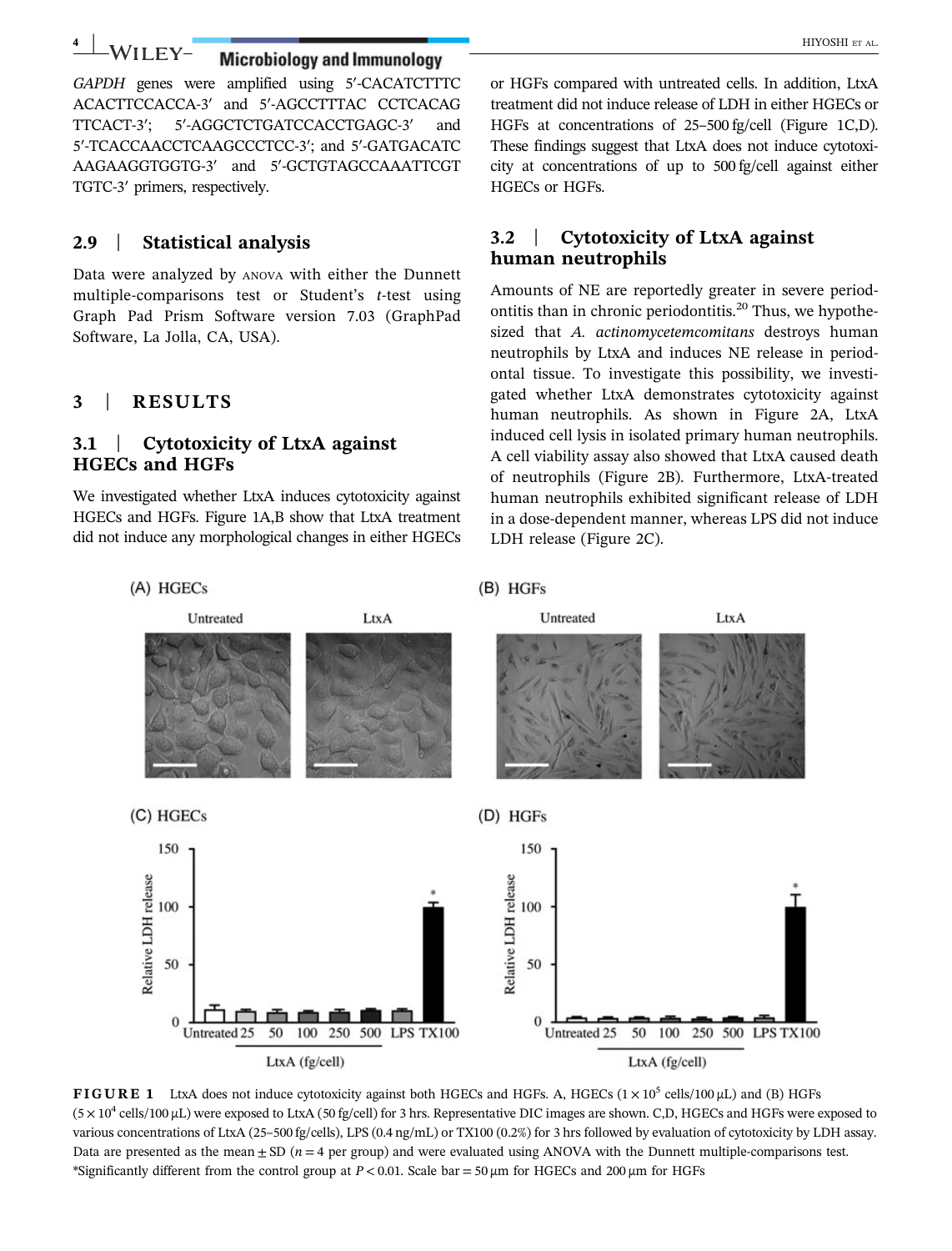HIYOSHI ET AL. **Microbiology and Immunology**  $-WILEY \frac{1}{5}$ 

LtxA

LtxA

(A) Neutrophils

(B) Neutrophils

Relative LDH release

Untreated

Untreated

LPS

FIGURE 2 LtxA induces cytotoxicity against neutrophils and disrupts cell membrane. A, Human neutrophils were exposed to LtxA (50 fg/cell) for 3 hrs. Representative DIC images are shown. B, Human neutrophils  $(2 \times 10^5 \text{ cells}/100 \,\mu\text{L})$ were exposed to LtxA (50 fg/cell) for 3 hrs. Human neutrophils were stained with Hoechst 33342 (stains live cell nuclei a blue) and ethidium homodimer III (stains dead cell nuclei red). Representative fluorescence images observed using a confocal laser‐scanning microscope are shown. C, Human neutrophils were exposed to various concentrations of LtxA (25–500 fg/cells), LPS (0.4 ng/mL) or TX100 (0.2%) for 3 hrs followed by evaluation of cytotoxicity by LDH assay. Data are presented as mean  $\pm$  SD (*n* = 4 per group) and were evaluated using ANOVA with the Dunnett multiple‐comparisons test. \*Significantly different from the control group at  $P < 0.01$ . Scale bar =  $10 \mu m$  for A and  $20 \mu m$  for B

## 3.3 | Release of NE from LtxA‐treated human neutrophils

To investigate whether LtxA‐induced neutrophil lysis causes NE release, we performed immunofluorescence confocal microscopy analysis. As shown in Figure 3A, LtxA‐treatment induced release of NE into the extracellular space. In addition, NE activity was significantly greater in the supernatant obtained from LtxA‐treated human neutrophils than in the supernatant obtained from the untreated neutrophils, whereas LPS did not enhance NE activity (Figure 3B).

## 3.4 | Cytotoxicity of NE against both HGECs and HGFs

In our previous study, we found that NE causes detachment of alveolar epithelial cells.<sup>17</sup>

Therefore, we speculated that release of NE from LtxA‐treated dead neutrophils leads to destruction of periodontal tissues. To determine the effects of NE in periodontitis, we investigated whether NE induces detachment and cytotoxicity of HGECs and HGFs. On the basis of the results of NE activity assay (Figure 3B), the concentration of NE was adjusted to 100 mU/mL. NE‐treated HGECs and HGFs had become round and detached from the bottoms of the dishes within 3 hrs (Figure 4A,B). In addition, a cell viability assay showed that NE treatment induced cell death in both HGECs and HGFs within 1 hr (Figure 4C,D; Figure S1A,B). There was significantly more detachment of NE‐treated HGECs and HGFs than of untreated control HGECs and HGFs (Figure S1C,D).



LtxA (fg/cell)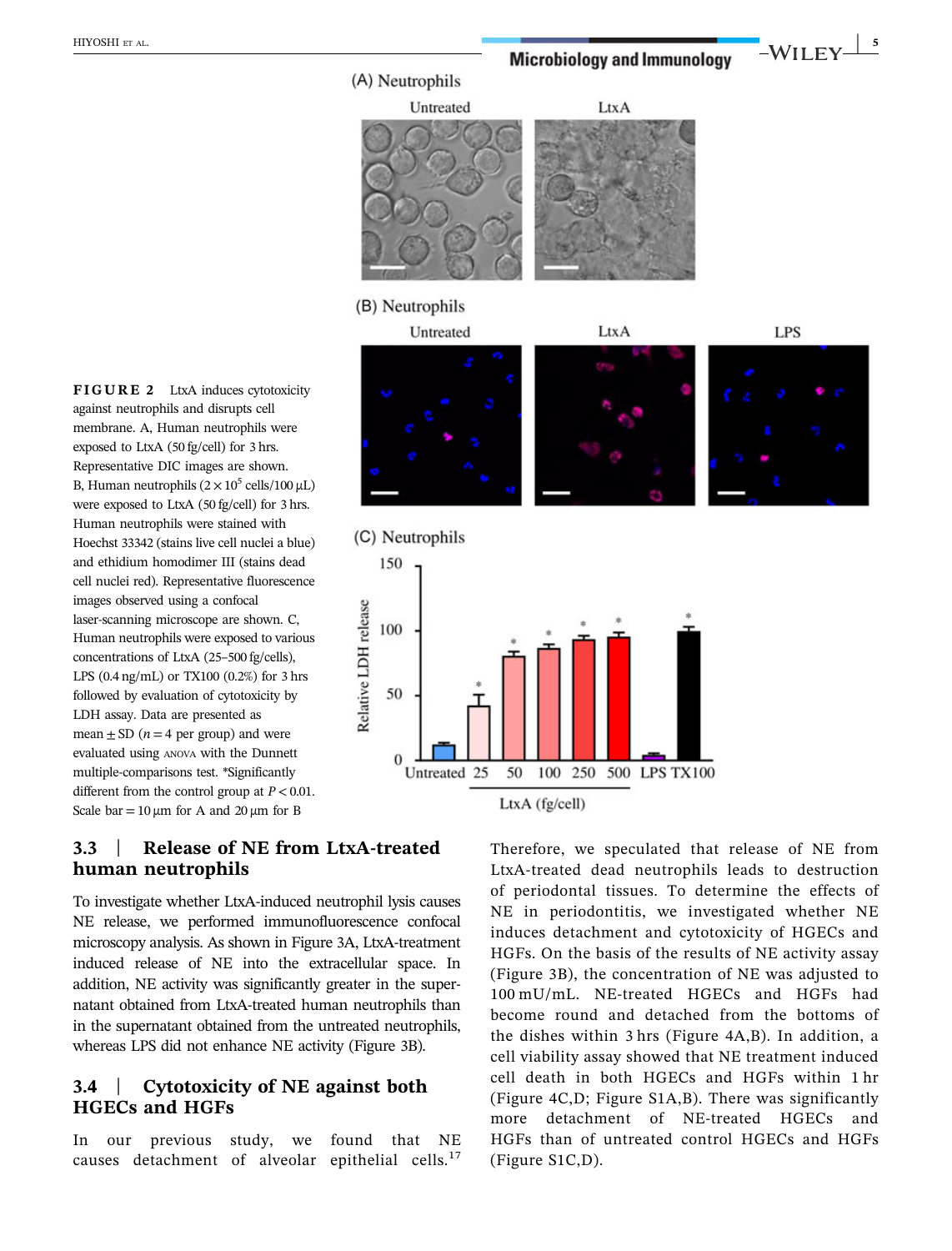

**FIGURE 3** Neutrophils release NE in response to LtxA. A, Human neutrophils  $(2 \times 10^6 \text{ cells}/100 \mu\text{L})$  were exposed to either LtxA (50 fg/cells) or PMA (40 nM) for 3 hrs, after which they were stained with DAPI (stains nuclei blue) and anti‐NE antibody (stains NE red). Representative fluorescence images observed using a confocal laser‐scanning microscope are shown. B, Human neutrophils were exposed to two concentrations of LtxA (25 and 50 fg/cells), LPS (0.4 ng/mL) or PMA (40 nM) for 3 hrs. NE activity in the culture supernatant was evaluated using an elastase activity assay kit. Data are presented as the mean  $\pm$  SD ( $n = 4$  per group) and were evaluated using ANOVA with the Dunnett multiple-comparisons test. \*Significantly different from the control group at  $P < 0.01$ . Scale  $bar = 10 \mu m$ 

## 3.5 | Cytotoxicity of supernatant from LtxA‐treated human neutrophils against HGECs and HGFs

We subsequently investigated whether the supernatant from LtxA‐treated human neutrophils induced detachment and cell death in HGECs and HGFs. As shown in Figure 5A,B, the supernatant obtained from LtxA‐treated human neutrophils induced detachment of HGECs and HGFs within 3 hrs. A cell viability assay revealed that the supernatant also induced death of HGECs and HGFs (Figure 5C,D; Figure S2A,B). These findings were further validated by the 3‐(4,5‐dimethylthiazol‐2‐yl)‐2,5‐diphenyltetrazolium bromide (MTT) assay (Figure S2C,D). Furthermore, these effects were inhibited by administration of an NE inhibitor, sivelestat, suggesting that the NE in the supernatant plays a vital role in the detachment and death of both HGECs and HGFs.

### 3.6 CD11a and CD18 gene<br>transcrintion and LFA-1 proter transcription and *LFA-1 protein* expression<br>in human neutrophils. HGECs and HGFs in human neutrophils, HGECs and HGFs

It has been previously reported that LtxA binds specifically to LFA‐1, which is a heterodimer of CD11a and CD18, causing rapid death of leukocytes. $21$  To confirm CD11a and CD18 transcription in human neutrophils, HGECs and HGFs, we performed PCR analyses. As shown in Figure 6A, CD11a and CD18 gene transcription was detectable in human neutrophils. In contrast, CD11a and CD18 bands were not observed in either HGECs or HGFs. Furthermore, as shown in Figure 6B, human neutrophils expressed LFA‐1 on the cell surface, whereas HGECs and HGFs did not. These data suggest that LFA‐1 expression on the cell surface is a potential mechanism for the higher sensitivity of neutrophils than HGECs and HGFs to LtxA treatment.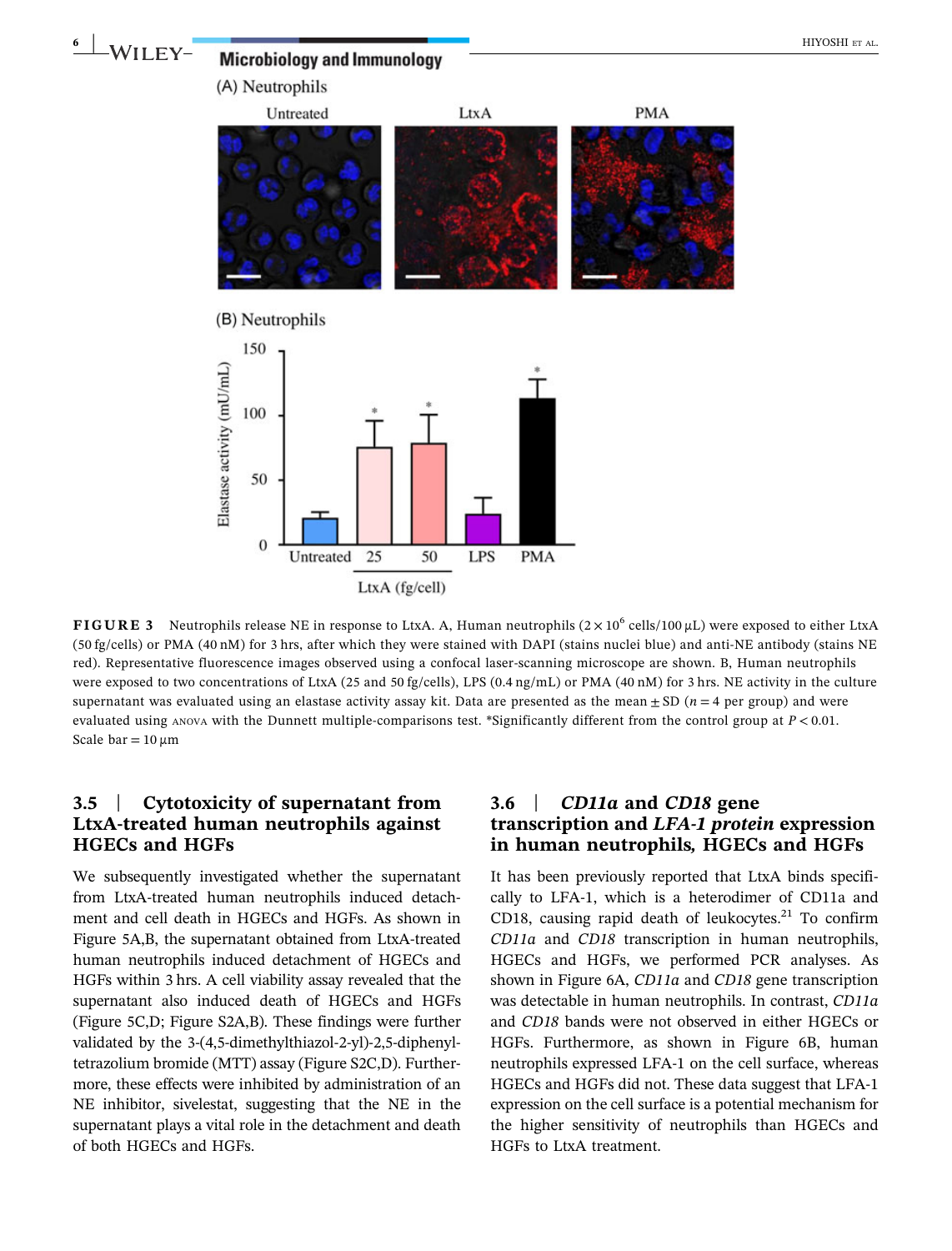HIYOSHI ET AL. **Microbiology and Immunology WILEY** (A) HGECs  $(B)$  HGFs **NE** Untreated **NE** Untreated (C) HGECs (D) HGFs Untreated **NE** Untreated **NE** 

FIGURE 4 NE induces detachment and death of both HGECs and HGFs. A, HGECs  $(1 \times 10^5 \text{ cells}/100 \,\mu\text{L})$  and (B) HGFs  $(5 \times 10^4 \text{ cells}/100 \,\mu\text{C})$ 100 μL) were exposed to NE (100 mU/mL) for 3 hrs. Representative DIC images are shown. C, HGECs and (D) HGFs were exposed to NE (100 mU/mL) for 1 hr, after which the cells were stained with Hoechst 33342 (stains live cell nuclei blue and ethidium homodimer III (stains dead cell nuclei red). Representative fluorescence images observed using a confocal laser-scanning microscope are shown. Scale bar = 50 µm for (A),  $100 \mu m$  for (B,C), and  $200 \mu m$  for (D)

## 4 | DISCUSSION

In the present study, we found that LtxA does not induce significant cytotoxicity against either HGECs or HGFs. However, the supernatant obtained from LtxA‐treated human neutrophils causes detachment and death of HGECs and HGFs. In addition, these effects are inhibited by administration of an NE inhibitor, sivelestat. These findings indicate that A. actinomycetemcomitans exploits NE release from human neutrophils to promote periodontal tissue destruction.

A. actinomycetemcomitans strain JP2 exhibits significantly greater LtxA activity than other strains of A. actinomycetemcomitans<sup>22,23</sup> and is closely associated with severe periodontitis.<sup>24-26</sup> The A. actinomycetemcomitans strain HK1651 used in this study belongs to JP2 clone27; additionally, this strain is reportedly associated with severe periodontitis.<sup>28</sup> Evidence for a correlation between LtxA‐activity and loss of periodontal attachment has previously been published.<sup>29</sup> In the present study, biochemical and morphological analyses showed that LtxA exhibits cytotoxicity against human neutrophils using, suggesting that LtxA exacerbates periodontitis via a neutrophil‐dependent pathway.

Di Franco et al. have reported that LtxA induces lysosomal‐mediated cell death in LFA‐1‐expressing

cells.30 LFA‐1 is a heterodimer of CD11a and CD18 and plays an important role in inflammatory and immune responses. LFA‐1 binds to intercellular adhesion molecules  $-1$ ,  $-2$  and  $-3$  located on vascular endothelial cells.<sup>31</sup> After binding, leukocytes extravasate from the blood vessels into inflammatory sites. Although a few studies have found that either CD11a or CD18 is responsible for binding to  $LtxA$ ,  $32,33$  it has been confirmed that  $LtxA$ targets LFA‐1. In the present study, we found that HGECs and HGFs are less susceptible than neutrophils to LtxA, suggesting that LtxA does not directly promote periodontal tissue destruction. Furthermore, anti‐LFA‐1 antibodies are reportedly capable of inhibiting LtxA‐ mediated cytotoxicity.<sup>3</sup> Thus, LFA-1 inhibition by antibodies or antagonists may become a novel therapeutic strategy against periodontitis caused by A. actinomycetemcomitans.

Neutrophils are equipped with several microbicidal and proinflammatory mechanisms and form the first line of defense against pathogenic infections.<sup>6,9</sup> In periodontitis, neutrophils appear in the affected tissues during the very early stages of tissue breakdown.<sup>34,35</sup> Gram‐positive oral bacteria and gram‐negative endotoxins can trigger sequential activation of the complement system,<sup>36,37</sup> which affects neutrophil migration in periodontal tissue. It has been proven that patients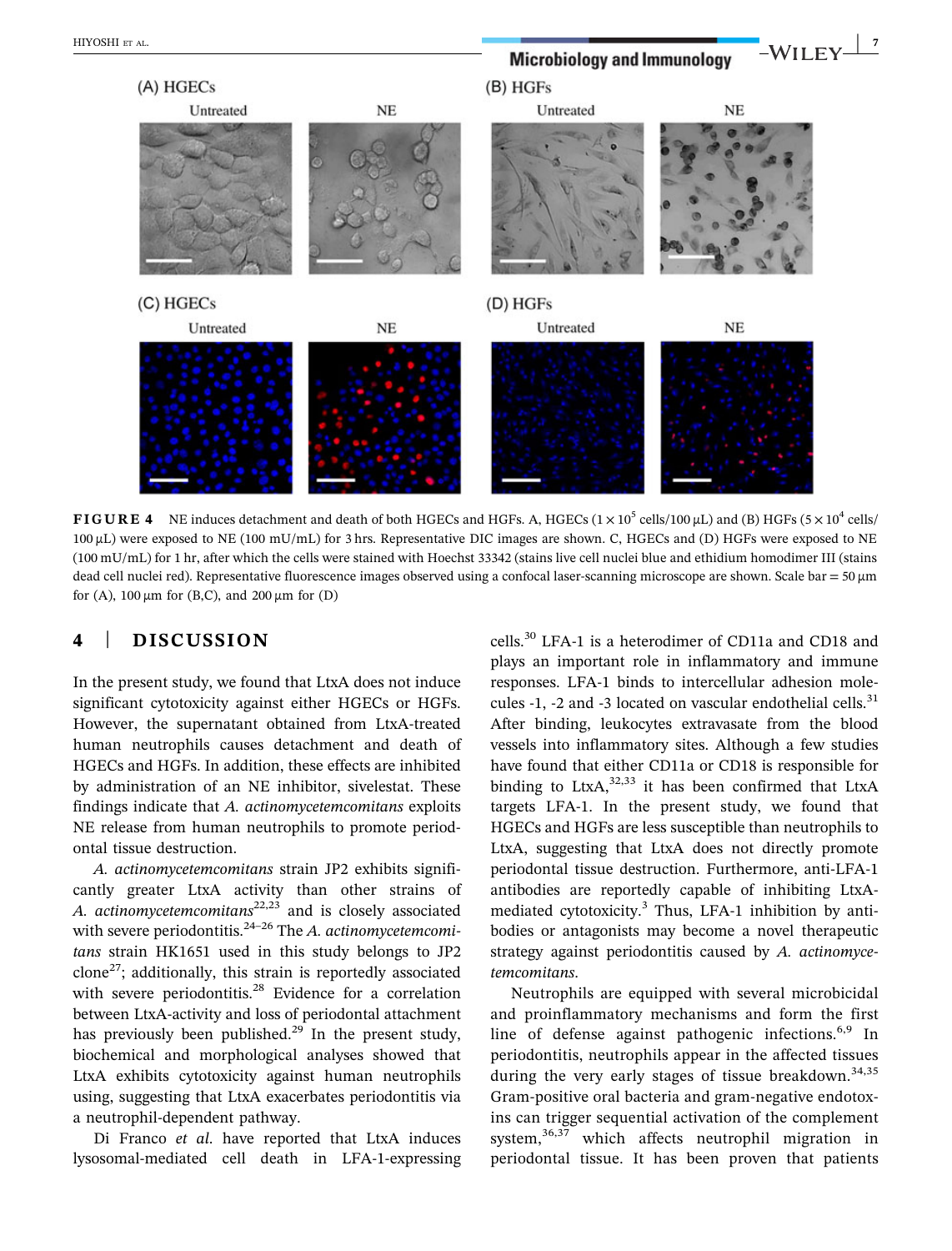

neutrophils  $(2 \times 10^6 \text{ cells}/200 \mu\text{L})$  were incubated in the presence (Sup [LtxA-treated]) or absence (Sup [untreated control]) of LtxA (50 fg/cell) for 3 hrs and the supernatant collected. Both (A) HGECs ( $1 \times 10^5$  cells/100  $\mu$ L) and (B) HGFs ( $5 \times 10^4$  cells/100  $\mu$ L) culture media were changed to the collected supernatant followed by incubation for 3 hrs. Representative DIC images are shown. C, HGECs and (D) HGFs were cultured in the supernatant in the presence or absence of an NE inhibitor, sivelestat (100 μg/mL), for 1 hr, after which the cells were stained with Hoechst 33342 (stains live cell nuclei blue) and ethidium homodimer III (stains dead cell nuclei red). Representative fluorescence images observed using a confocal laser-scanning microscope are shown. Scale bar = 50  $\mu$ m for (A), 100  $\mu$ m for (B,C), and  $200 \mu m$  for (D). Sup, supernatant

with low counts of circulating neutrophils associated with rare conditions such as cyclic neutropenia exhibit a pattern and progression of loss of periodontal attachment that is similar to that observed in individuals with severe periodontitis.<sup>38</sup> In contrast, some authors have reported increased numbers of neutrophils in patients with severe periodontitis.<sup>39</sup> In addition, LFA-1-dependent excessive neutrophil infiltration induces periodontitis in animal models.<sup>40</sup> Although the presence of neutrophils cannot define the pathobiological significance of local leukocytosis in the causation and development of periodontal diseases $41$ , they are undeniably conspicuous elements in periodontitis.

Neutrophil granule proteases include members of the serine protease family (NE, cathepsin G and proteinase 3) and matrix metalloproteinases (neutrophil collagenase and gelatinase) $^{42}$  and the activity of these enzymes is tightly controlled by endogenous inhibitors. However, excessive protease activity can potentially destroy human tissues. $43$  In fact, accumulation of large amounts of NE has been implicated in the pathogenesis of a wide range of disorders characterized by severe, progressive or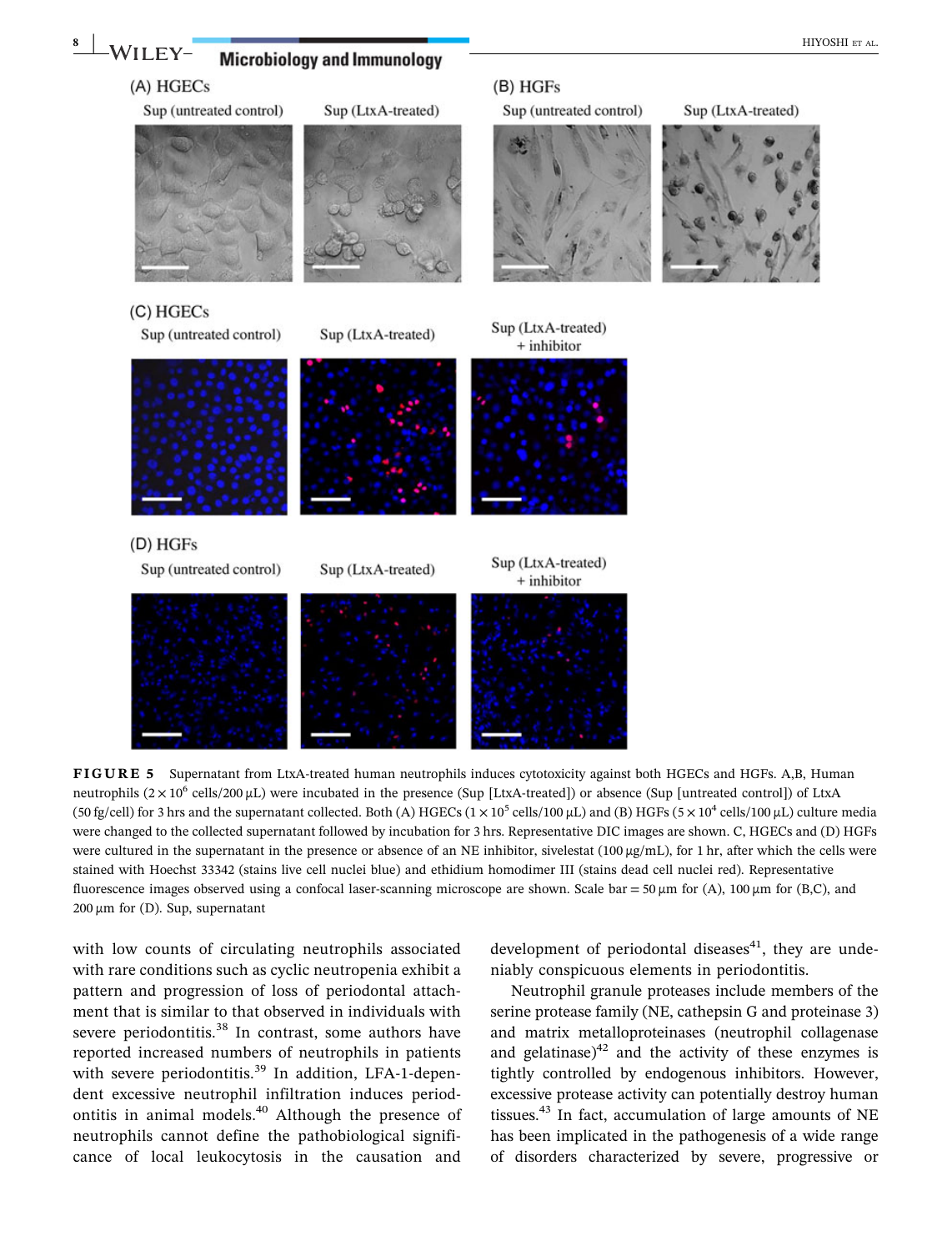

FIGURE 6 Human neutrophils transcribe CD11a and CD18 and express their respective proteins. A, RNA was extracted from human neutrophils, HGECs and HGFs, and degree of gene transcription analyzed by RT-PCR. B, Human neutrophils  $(2 \times 10^5$ cells/100  $\mu$ L), HGECs (1 × 10<sup>5</sup> cells/100  $\mu$ L) and HGFs (5 × 10<sup>4</sup>  $cells/100 \mu L$ ) were stained with the anti-LFA-1 antibody (stains LFA-1 green) and DAPI (stains nuclei blue). Representative merged fluorescence and DIC images are shown. Scale bar =  $10 \mu m$  for neutrophil, 20 μm for HGEC, 100 μm for HGF

chronic inflammation, such as cystic fibrosis, chronic obstructive pulmonary disease and acute respiratory distress syndrome.<sup>44-46</sup> Furthermore, neutrophil degranulation is readily observable in inflamed gingival tissues and gingival crevicular fluids.<sup>47</sup> Although local NE activity (enzyme units) has not been demonstrated to be associated with inflamed periodontal tissue, there are significantly greater amounts of NE in periodontitis. $14$ Therefore, it is likely that NE release caused by LtxA, as demonstrated in the present study, induces destruction of periodontal tissue in vivo.

We have previously reported that release of NE into the extracellular space promotes lung injury caused by alveolar epithelial cell detachment.<sup>17</sup> In the present study, NE and the supernatant from LtxA‐treated human neutrophils induced detachment of HGECs. Although the molecular mechanisms associated with NE‐induced cell detachment are complex and have not yet been fully elucidated, NE is thought to be involved in disruption of cell‐matrix adhesion and cell‐cell junctions.48,49 The gingival epithelia form physical, chemical and immunological barriers against invading plaque‐associated bacteria and provide the first line of host defense.<sup>50</sup> Breakdown of the barriers produced by

NE may contribute to spread of periodontal pathogens followed by periodontal tissue destruction. In addition, several studies have shown that NE inhibition ameliorates lung injury in animal models. $15,51$  In the current study, NE inhibition significantly suppressed detachment and death of HGECs, suggesting that inhibition of NE may act as a novel therapeutic strategy against periodontitis.

In conclusion, our in vitro study demonstrated that LtxA is a mediator of neutrophil cell death and subsequent release of NE, which eventually induces detachment and death of HGECs and HGFs. Furthermore, an NE inhibitor, sivelestat, was found to inhibit these effects. Therefore, preventing binding of LtxA to LFA-1 and thus regulating NE activity presents a novel therapeutic technique for preventing breakdown of periodontal tissues due to periodontitis caused by A. actinomycetemcomitans.

#### ACKNOWLEDGMENT

This work was supported in part by JSPS KAKENHI (Grant Numbers JP16K11439, JP17H04367, JP17K19747, JP18H02974 and JP18K19638).

#### CONFLICT OF INTERESTS

The authors declare that they have no conflict of interests regarding this article.

#### ORCID

Yutaka Terao i <http://orcid.org/0000-0002-4450-5583>

#### REFERENCES

- 1. Zambon JJ. Actinobacillus actinomycetemcomitans in human periodontal disease. J Clin Periodontol. 1985;12:1‐20.
- 2. Fine DH, Kaplan JB, Kachlany SC, Schreiner HC. How we got attached to Actinobacillus actinomycetemcomitans: a model for infectious diseases. Periodontol 2000. 2006;42:114‐157.
- 3. Lally ET, Kieba IR, Sato A, et al. RTX toxins recognize a beta2 integrin on the surface of human target cells. J Biol Chem. 1997;272(30469):30463.
- 4. Henderson B, Ward JM, Ready D. Aggregatibacter (Actinobacillus) actinomycetemcomitans: a triple A\* periodontopathogen? Periodontol 2000. 2010;54:78‐105.
- 5. Korkmaz B, Horwitz MS, Jenne DE, Gauthier F. Neutrophil elastase, proteinase 3, and cathepsin G as therapeutic targets in human diseases. Pharmacol Rev. 2010;62:726‐759.
- 6. Amulic B, Cazalet C, Hayes GL, Metzler KD, Zychlinsky A. Neutrophil function: from mechanisms to disease. Annu Rev Immunol. 2012;30:459‐489.
- 7. Hajishengallis G, Chavakis T. Endogenous modulators of inflammatory cell recruitment. Trends Immunol. 2013;34:1‐6.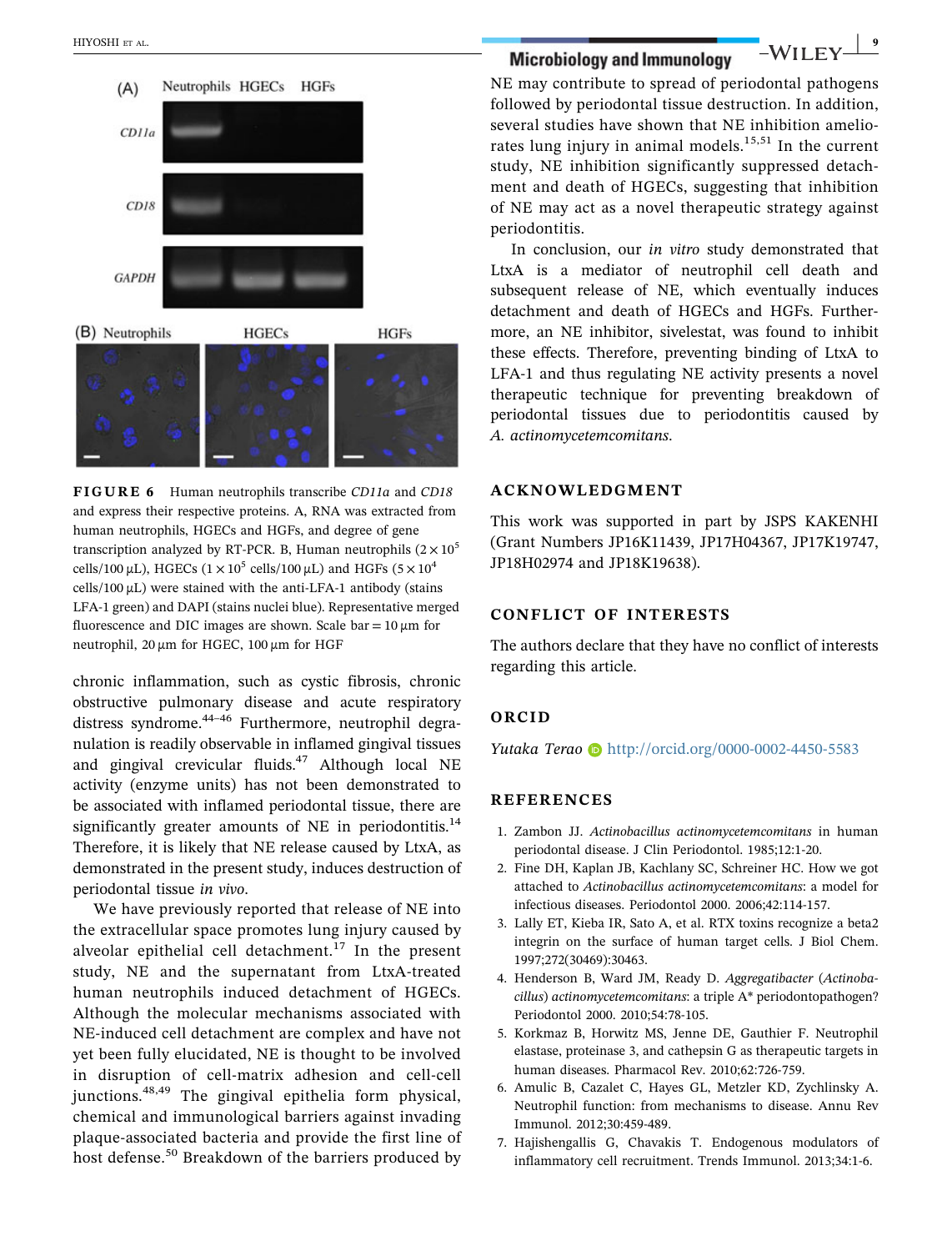## 10 WILEY- Microbiology and Immunology **Example 2018** HIYOSHI ET AL.

- 8. Delima AJ, Van Dyke TE. Origin and function of the cellular components in gingival crevice fluid. Periodontol 2000. 2003; 31:55‐76.
- 9. Kobayashi SD, Deleo FR. Role of neutrophils in innate immunity: a systems biology-level approach. Wiley Interdiscip Rev: Syst Biol Med. 2009;1:309‐333.
- 10. Kruger P, Saffarzadeh M, Weber AN, et al. Neutrophils: Between host defence, immune modulation, and tissue injury. PLoS Pathog. 2015;11:e1004651.
- 11. Massberg S, Grahl L, Von Bruehl ML, et al. Reciprocal coupling of coagulation and innate immunity via neutrophil serine proteases. Nat Med. 2010;16:887‐896.
- 12. Pham CT. Neutrophil serine proteases fine‐tune the inflammatory response. Int J Biochem Cell Biol. 2008;40:1317‐1333.
- 13. Pham CT. Neutrophil serine proteases: specific regulators of inflammation. Nat Rev Immunol. 2006;6:541‐550.
- 14. Giannopoulou C, Andersen E, Demeurisse C, Cimasoni G. Neutrophil elastase and its inhibitors in human gingival crevicular fluid during experimental gingivitis. J Dent Res. 1992;71:359‐363.
- 15. Hagio T, Kishikawa K, Kawabata K, et al. Inhibition of neutrophil elastase reduces lung injury and bacterial count in hamsters. Pulm Pharmacol Ther. 2008;21:884‐891.
- 16. Domon H, Nagai K, Maekawa T, et al. Neutrophil elastase subverts the immune response by cleaving toll‐like receptors and cytokines in pneumococcal pneumonia. Front Immunol. 2018;9:732.
- 17. Domon H, Oda M, Maekawa T, Nagai K, Takeda W, Terao Y. Streptococcus pneumoniae disrupts pulmonary immune defence via elastase release following pneumolysin‐dependent neutrophil lysis. Sci Rep. 2016;6:38013.
- 18. Altman LC, Baker C, Fleckman P, Luchtel D, Oda D. Neutrophil‐mediated damage to human gingival epithelial cells. J Periodontal Res. 1992;27:70‐79.
- 19. Bader HI, Boyd RL. Long‐term monitoring of adult periodontitis patients in supportive periodontal therapy: correlation of gingival crevicular fluid proteases with probing attachment loss. J Clin Periodontol. 1999;26:99‐105.
- 20. Wohlfeil M, Scharf S, Siegelin Y, et al. Increased systemic elastase and C‐reactive protein in aggressive periodontitis (CLOI‐D‐00160R2). Clin Oral Investig. 2012;16:1199‐1207.
- 21. Kachlany SC, Schwartz AB, Balashova NV, et al. Anti‐leukemia activity of a bacterial toxin with natural specificity for LFA‐1 on white blood cells. Leuk Res. 2010;34:777‐785.
- 22. Brogan JM, Lally ET, Poulsen K, Kilian M, Demuth DR. Regulation of Actinobacillus actinomycetemcomitans leukotoxin expression: analysis of the promoter regions of leukotoxic and minimally leukotoxic strains. Infect Immun. 1994;62:501‐508.
- 23. Hritz M, Fisher E, Demuth DR. Differential regulation of the leukotoxin operon in highly leukotoxic and minimally leukotoxic strains of Actinobacillus actinomycetemcomitans. Infect Immun. 1996;64:2724‐2729.
- 24. Zambon JJ, Haraszthy VI, Hariharan G, Lally ET, Demuth DR. The microbiology of early-onset periodontitis: association of highly toxic Actinobacillus actinomycetemcomitans strains with localized juvenile periodontitis. J Periodontol. 1996;67;(Suppl 3S):282‐290.
- 25. Bueno LC, Mayer MP, Dirienzo JM. Relationship between conversion of localized juvenile periodontitis‐susceptible children from health to disease and Actinobacillus actinomycetemcomitans leukotoxin promoter structure. J Periodontol. 1998;69:998‐1007.
- 26. Haraszthy VI, Hariharan G, Tinoco EM, et al. Evidence for the role of highly leukotoxic Actinobacillus actinomycetemcomitans in the pathogenesis of localized juvenile and other forms of early‐onset periodontitis. J Periodontol. 2000;71:912‐922.
- 27. Rylev M, Abduljabar AB, Reinholdt J, et al. Proteomic and immunoproteomic analysis of Aggregatibacter actinomycetemcomitans JP2 clone strain HK1651. J Proteomics. 2011;74:2972‐2985.
- 28. Haubek D, Havemose‐Poulsen A, Westergaard J. Aggressive periodontitis in a 16‐year‐old Ghanaian adolescent, the original source of Actinobacillus actinomycetemcomitans strain HK1651—a 10‐year follow up. Int J Paediatr Dent. 2006;16: 370‐375.
- 29. Hoglund Aberg C, Haubek D, Kwamin F, Johansson A, Claesson R. Leukotoxic activity of Aggregatibacter actinomycetemcomitans and periodontal attachment loss. PLoS One. 2014;9:e104095.
- 30. Difranco KM, Gupta A, Galusha LE, et al. Leukotoxin (Leukothera®) targets active leukocyte function antigen‐1 (LFA‐1) protein and triggers a lysosomal mediated cell death pathway. J Biol Chem. 2012;287:17618‐17627.
- 31. Kinashi T. Intracellular signalling controlling integrin activation in lymphocytes. Nat Rev Immunol. 2005;5:546‐559.
- 32. Kieba IR, Fong KP, Tang HY, et al. Aggregatibacter actinomycetemcomitans leukotoxin requires beta‐sheets 1 and 2 of the human CD11a beta‐propeller for cytotoxicity. Cell Microbiol. 2007;9:2689‐2699.
- 33. Dileepan T, Kachlany SC, Balashova NV, Patel J, Maheswaran SK. Human CD18 is the functional receptor for Aggregatibacter actinomycetemcomitans leukotoxin. Infect Immun. 2007;75: 4851‐4856.
- 34. Attstrom R. Presence of leukocytes in crevices of healthy and chronically inflamed gingivae. J Periodontal Res. 1970;5:42‐47.
- 35. Attstrom R, Egelberg J. Emigration of blood neutrophils and monocytes into the gingival crevices. J Periodontal Res. 1970;5:48‐55.
- 36. Tsai CC, Nilsson UR, Mcarthur WP, Taichman NS. Activation of the complement system by some gram‐positive oral bacteria. Arch Oral Biol. 1977;22:309‐312.
- 37. Tempel TR, Snyderman R, Jordan HV, Mergenhagen SE. Factors from saliva and oral bacteria, chemotactic for polymorphonuclear leukocytes: their possible role in gingival inflammation. J Periodontol. 1970;41:71‐80.
- 38. Genco RJ. Current view of risk factors for periodontal diseases. J Periodontol. 1996;67:1041‐1049.
- 39. Hidalgo MM, Avila‐Campos MJ, Trevisan W, Jr, Mocelin TT, Itano EN. Neutrophil chemotaxis and serum factor modulation in Brazilian periodontitis patients. Arch Med Res. 1997;28: 531‐535.
- 40. Eskan MA, Jotwani R, Abe T, et al. The leukocyte integrin antagonist Del‐1 inhibits IL‐17‐mediated inflammatory bone loss. Nat Immunol. 2012;13:465‐473.
- 41. Tsai CC, Ho YP, Chou YS, Ho KY, Wu YM, Lin YC. Aggregatibacter (Actinobacillus) actimycetemcomitans leukotoxin and human periodontitis—A historic review with emphasis on JP2. Kaohsiung J Med Sci. 2018;34:186‐193.
- 42. Cowland JB, Borregaard N. Granulopoiesis and granules of human neutrophils. Immunol Rev. 2016;273:11‐28.
- 43. Segal AW. How neutrophils kill microbes. Annu Rev Immunol. 2005;23:197‐223.